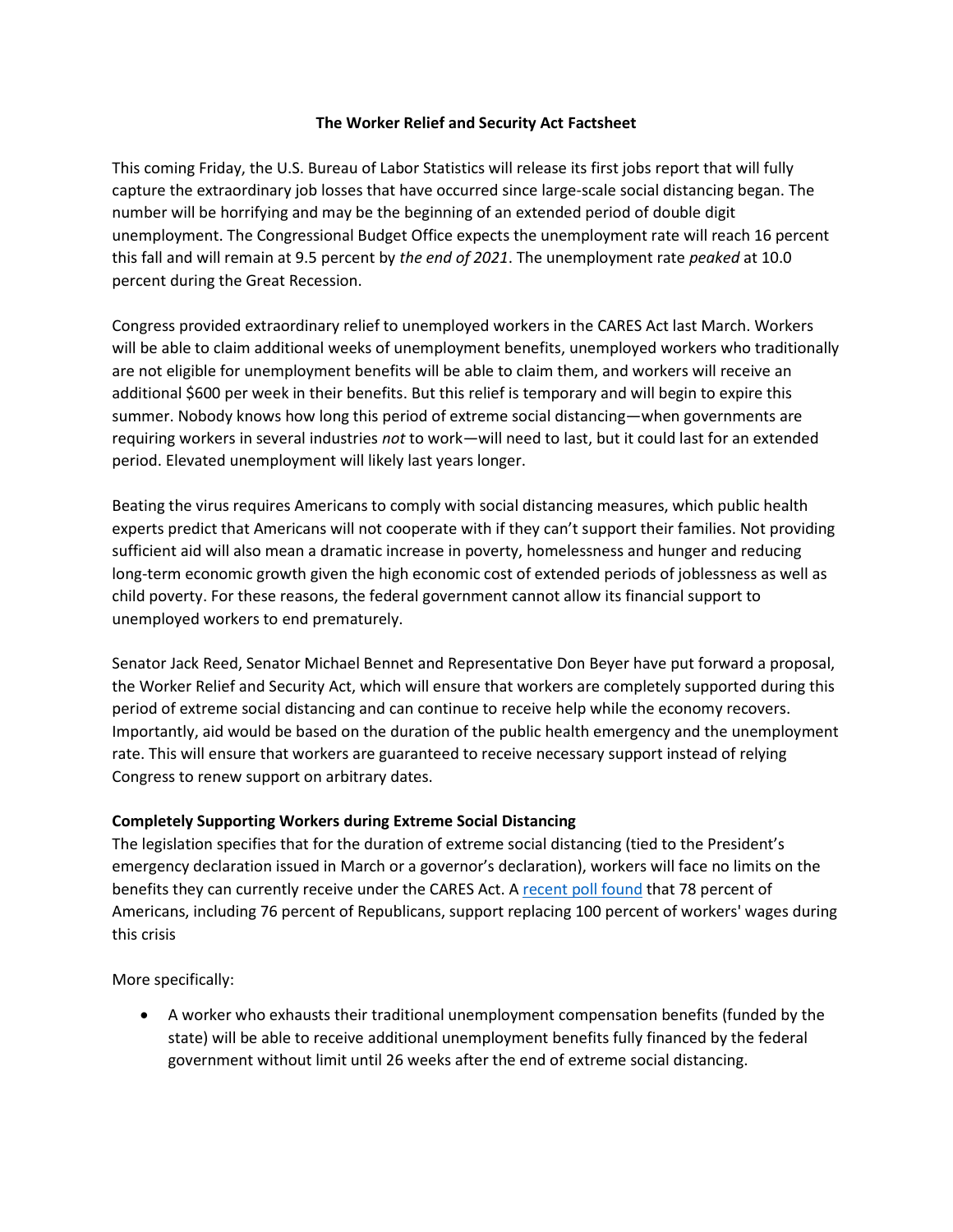- A worker receiving Pandemic Unemployment Assistance (PUA) benefits for those who do not qualify for traditional UI will also not face limits on the number of weeks they can draw benefits until 26 weeks after the end of the Public Health Emergency.
- Workers receiving the extra \$600 in weekly benefits will continue to receive it until 30 days after the end of the President's emergency declaration, after which it will begin to phase down over 13 weeks.

If the President declares another emergency for COVID-19, workers will once again be able to draw the benefits described above until extreme social distancing concludes.

# **Extraordinary Support for Workers in States with Extraordinarily High Unemployment Rates**

Unemployed workers in states where the three-month average of the unemployment remains above 7.5% will continue to receive extraordinary support after the 26 weeks following the end of extreme social distancing.

- Workers in states where the 3-month average unemployment rate is between 7.5% and 8.5% will be eligible for 39 weeks of extended benefits or PUA.
- Workers in states where the 3-month average unemployment rate is between 8.5% and 9.5% will be eligible for 52 weeks of extended benefits or PUA.
- Workers in states where the 3-month average unemployment rate is above 9.5% will be eligible for 65 weeks of extended benefits or PUA.

This comes *on top* of regular unemployment benefits (typically 26 weeks) workers receive as well as any weeks of additional benefits or PUA they received before the end of extreme social distancing and the 26 weeks after. Unemployed workers will receive \$450 in additional weekly benefits for 13 weeks following the end of extreme social distancing and will then continue to receive \$300 in additional weekly benefits as long as the 3-month average unemployment rate in their state is above 7.5%.

When a worker claims UI benefits or was already receiving benefits at end of 26 weeks following end of extreme social distancing, then they are guaranteed the number of weeks their state's unemployment rate entitles them too. If the unemployment *rises* they can get the additional corresponding number of weeks, but they cannot lose weeks if their state's unemployment rate falls.

# **Continued Support for Workers in States with Elevated Levels of Unemployment**

Unemployed workers in states with lower but still significant levels of unemployment will continue to receive support after the 26 weeks following the end of extreme social distancing, especially when the national level of unemployment remains high.

- Workers in states where the 3-month average unemployment rate is below 5.5% will receive 13 weeks of extended benefits or PUA if the 3-month average *national* unemployment rate remains above 5.5%.
- Workers in states where the 3-month average unemployment rate is between 5.5% and 6.5% will receive 13 weeks of extended benefits or PUA.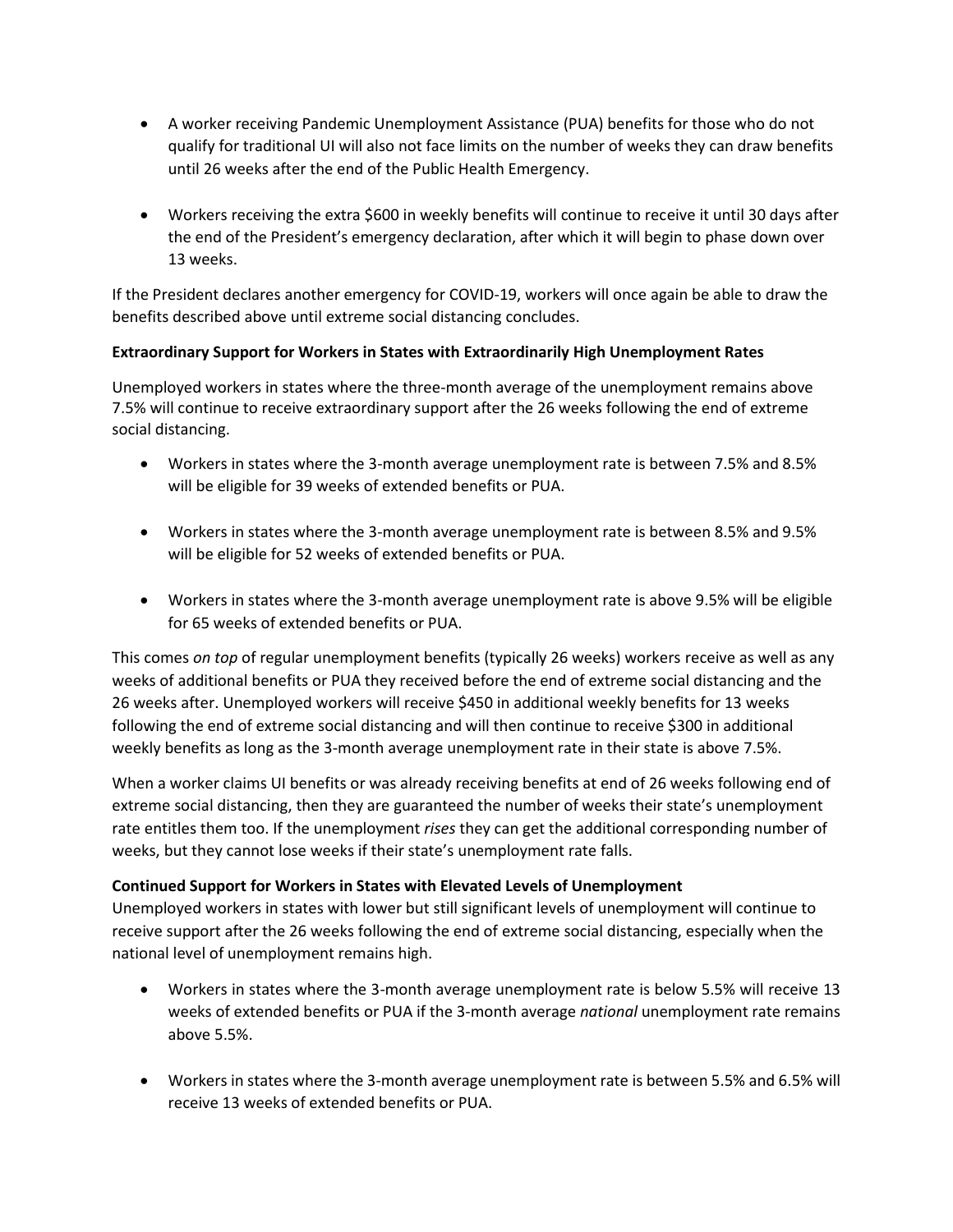• Workers in states where the 3-month average unemployment rate is between 6.5% and 7.5% will receive 26 weeks of extended benefits or PUA.

Once again, these weeks come on top of regular unemployment benefits and extended benefits or PUA received before the end of social distancing and the 26 weeks immediately after. Unemployed workers will receive \$350 in additional weekly benefits for 13 weeks following the end of extreme social distancing and will continue to receive \$200 in additional weekly benefits as long as the 3-month average *national* unemployment rate remains above 5.5%.

# **Plugging Holes in Pandemic Unemployment Assistance Program**

The legislation also makes several fixes to the PUA program to ensure workers who fall between the cracks of the traditional unemployment assistance do not also fall between the cracks of the program meant to support them. This includes:

- Those who have been instructed to self-quarantine because they live with an immunocompromised person.
- Those who are staying home to care for family members because of closure of long-term care facilities or because homecare workers are not available to work.
- Anyone who loses their job or income because of the coronavirus or ensuing recession and is not eligible for traditional unemployment benefits.
- Adults finishing high school or college who cannot find work and do not have a previous earnings history.

# **Supporting State Unemployment Systems**

The crisis has exposed the chronic underinvestment in states' unemployment insurance system, which has proven to be a real roadblock for workers trying to access the benefits they have earned. The legislation provides \$50 billion to states' unemployment systems, which can be used to modernize their technology and for outreach to workers to encourage them to claim benefits. It will also provide onetime relief to states' trust funds. The timeframe states have to pay back trust fund loans to the federal government will be extended from one to three years before the employer FUTA is raised.

### **Promoting Short-Time Compensation**

The legislation will further support the spread of Short-Time Compensation (STC) programs where firms avoid layoffs by putting workers on part-time schedules and unemployment benefits make up for the workers' loss of income. The legislation would require states to establish STC programs within 36 months, allow firms to reduce workers hours to 20 percent (lower than the current 40 percent), and make the CARES Act's federal financing for STC permanent.

### **Additional Provisions**

• Disregard traditional unemployment compensation, extended benefits and PUA benefits from income limits for economic security programs such as SNAP, SSI, CHIP, and Medicaid as well as subsidies on the Affordable Care Act exchanges.